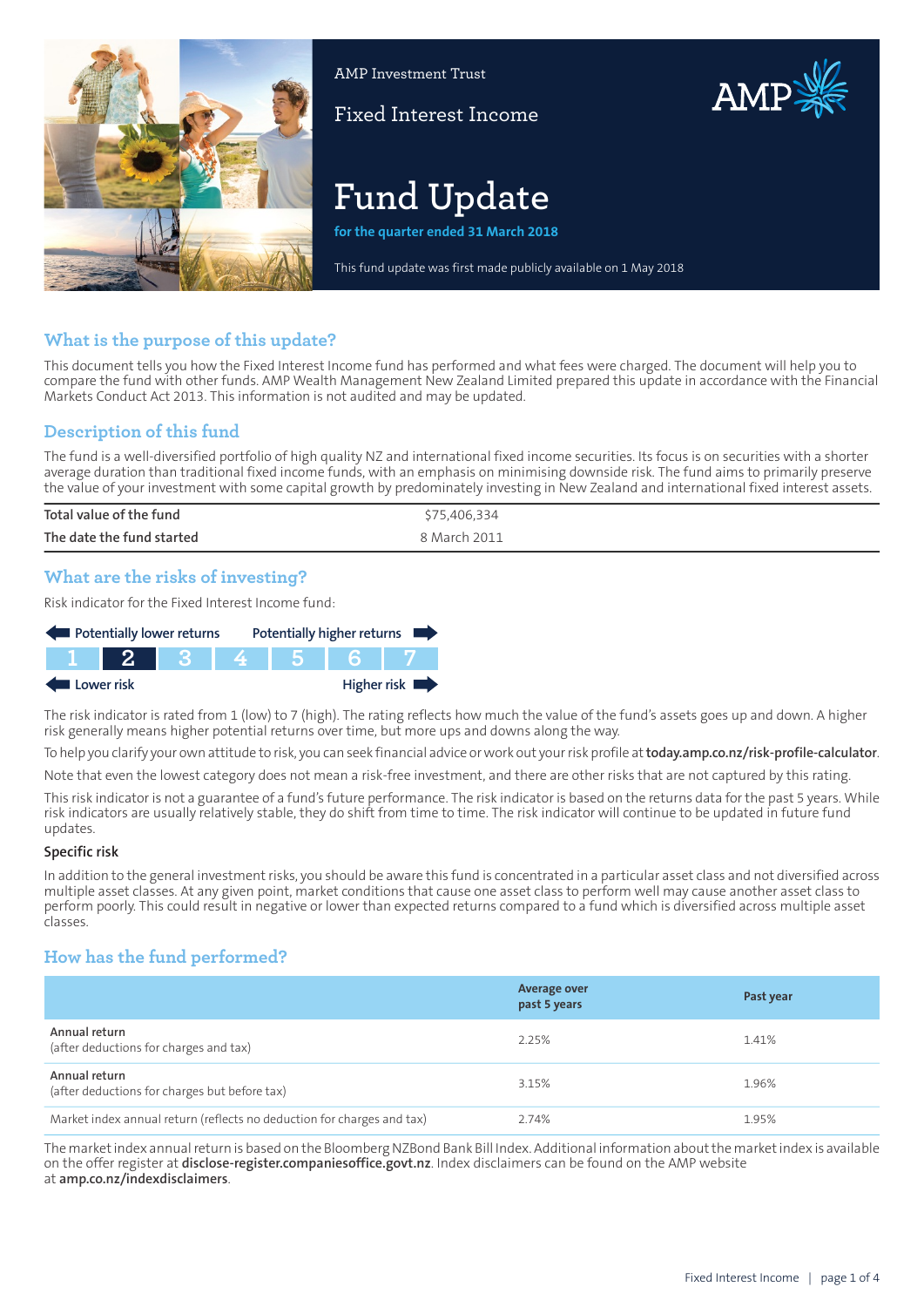#### **Annual return graph**



This shows the return afterfund charges and tax for each year ending 31 March since the fund started. The last bar shows the average annual return since the fund started, up to 31 March 2018.

**Important:** This does not tell you how the fund will perform in the future.

Returns in this update are after tax at the highest prescribed investor rate (PIR) of tax for an individual New Zealand resident. Your tax may be lower.

#### **What fees are investors charged?**

Investors in the Fixed Interest Income fund are charged fund charges. In the year to 31 March 2017 these were:

|                                             | % of net asset value                                                     |
|---------------------------------------------|--------------------------------------------------------------------------|
| Total fund charges                          | 1.13%                                                                    |
| Which are made up of -                      |                                                                          |
| Total management and administration charges | 1.13%                                                                    |
| Including -                                 |                                                                          |
| Manager's basic fee                         | 0.76%                                                                    |
| Other management and administration charges | 0.37%                                                                    |
| Total performance-based fees                | $0.00\%$                                                                 |
| <b>Other charges</b>                        | Dollar amount per investor or description<br>of how charge is calculated |
| NII                                         |                                                                          |

Investors may also be charged individual action fees for specific actions or decisions (for example, for withdrawing from or switching funds). See the 'fees and other charges' document on the entry relating to the offer of interests in the AMP Investment Trust maintained on the offer register (**[disclose-register.companiesoffice.govt.nz](https://disclose-register.companiesoffice.govt.nz/)**) for more information about those fees.

Small differences in fees and charges can have a big impact on your investment over the long term.

#### **Example of how this applies to an investor**

Craig had \$10,000 in the fund at the start of the year and did not make any further contributions. At the end of the year, Craig received a return after fund charges were deducted of \$141.00 (that is 1.41% of his initial \$10,000). Craig also paid \$0.00 in other charges. This gives Craig a total return after tax of \$141.00 for the year.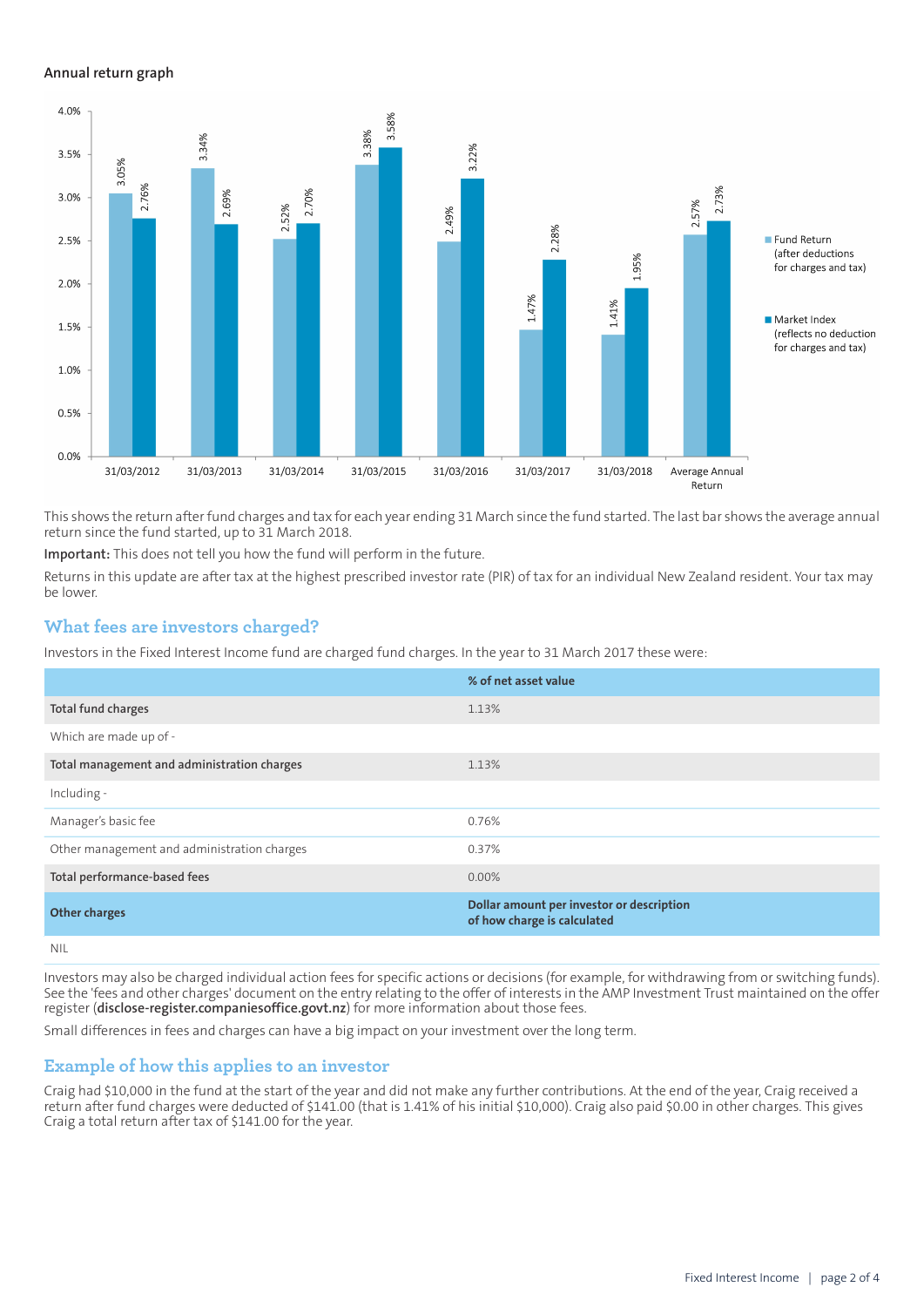# **What does the fund invest in?**

## **Actual investment mix<sup>1</sup>**

This shows the types of assets that the fund invests in.



#### **Target investment mix**

This shows the mix of assets that the fund generally intends to invest in.

| <b>Asset Type</b>            | <b>Allocation</b> |
|------------------------------|-------------------|
| Cash and cash equivalents    | 20.00%            |
| New Zealand fixed interest   | 40.00%            |
| International fixed interest | 40.00%            |
| Australasian equities        | 0.00%             |
| International equities       | 0.00%             |
| Listed property              | 0.00%             |
| Unlisted property            | 0.00%             |
| Commodities                  | 0.00%             |
| Other                        | 0.00%             |

# **Top 10 investments<sup>1</sup>**

|    | <b>Name</b>                                             | Percentage<br>of fund<br>net assets | <b>Asset Type</b>            | Country       | <b>Credit rating</b><br>(if applicable) |
|----|---------------------------------------------------------|-------------------------------------|------------------------------|---------------|-----------------------------------------|
|    | Deposit with United States Treasury maturing 02 Apr 18  | 8.38%                               | Cash and cash equivalents    | United States | AAA                                     |
| 2  | Call Account (Westpac Banking Corporation Advance Acct) | 7.94%                               | Cash and cash equivalents    | New Zealand   | $A-1+$                                  |
| 3  | Call Account (ANZ 32 Day Constant Maturity Date)        | 2.78%                               | Cash and cash equivalents    | New Zealand   | $A-1+$                                  |
| 4  | Call Account (Rabobank Advance Account NZD)             | 2.49%                               | Cash and cash equivalents    | New Zealand   | $A-1$                                   |
| 5  | Italy Buoni Ordinari del Tesoro bond maturing 13 Apr 18 | 1.90%                               | International fixed interest | Italy         | $A-2$                                   |
| 6  | Toyota Finance New Zealand Ltd bond maturing 30 Jul 18  | 1.77%                               | New Zealand fixed interest   | New Zealand   | $AA-$                                   |
|    | United States Treasury Note bond maturing 28 Feb 21     | 1.54%                               | International fixed interest | United States | $AA+$                                   |
| 8  | Japan Treasury Discount Bill bond maturing 09 Apr 18    | 1.54%                               | International fixed interest | Japan         | $A-1$                                   |
| 9  | Dunedin City Treasury Ltd bond maturing 15 Nov 19       | 1.43%                               | New Zealand fixed interest   | New Zealand   | AA                                      |
| 10 | Commonwealth Bank of Australia bond maturing 22 Jun 18  | 1.26%                               | Cash and cash equivalents    | Australia     | $AA-$                                   |

The top 10 investments make up 31.03% of the fund.